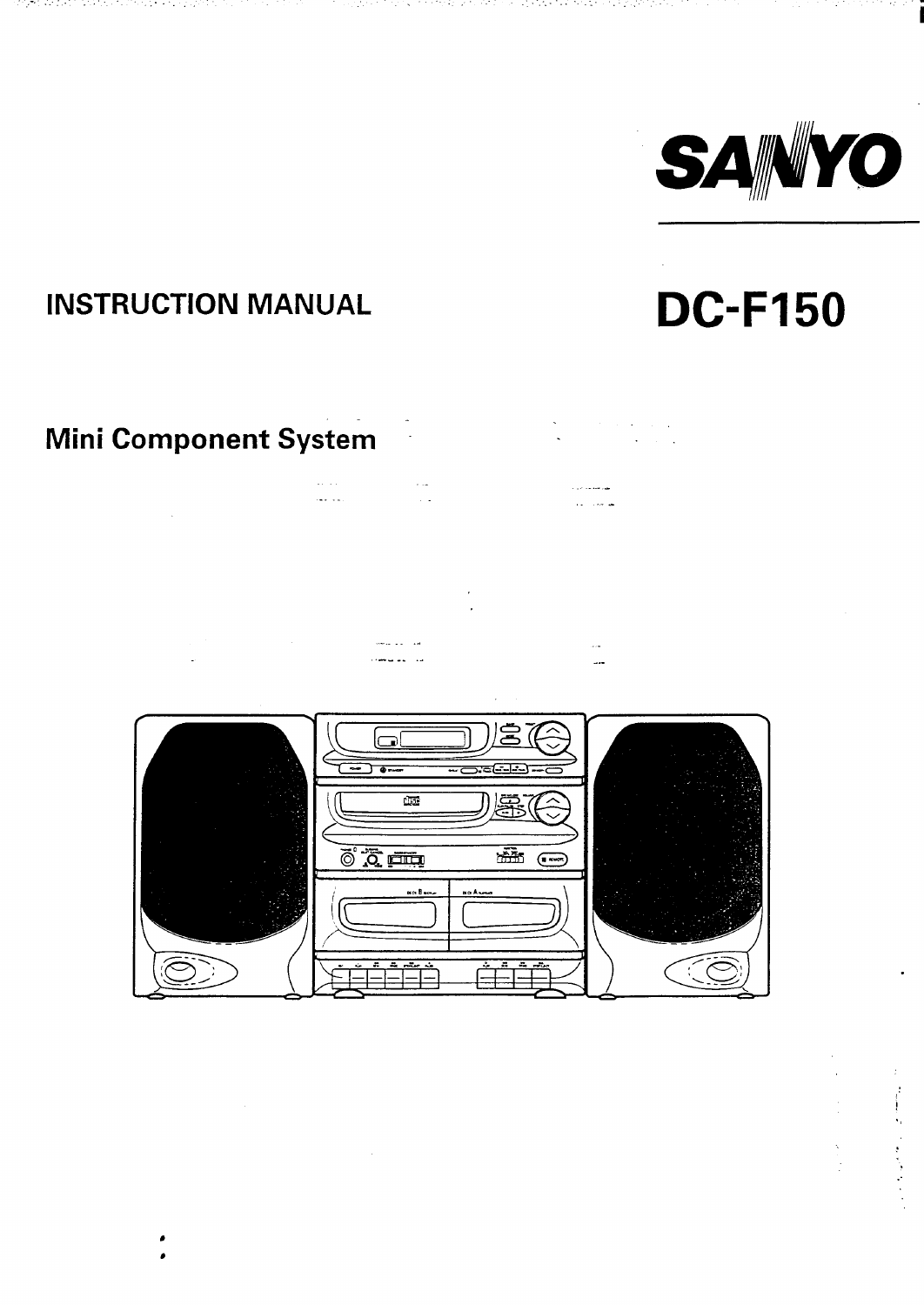

# **PRECAUTIONS**

- If water should enter the unit, electrical shock or malfunction may result. Always use it in a place where there is low humidity and little dust.
- Do not use where there are extremes of temperature (below 5°C or exceeding 35°C) or where direct sunlight may strike it.
- Because of the CD player's extremely low noise and wide dynamic range, there might be a tendency to set the volume on the amplifier unnecessarily high. Doing so may produce an excessively large output from the amplifier which could damage your speakers.
- Sudden changes in the ambient temperature may cause condensation to form on the optical lens inside the unit. If this happens, take out the disc, leave the unit with the disc tray extended for about 1 hour, and then proceed to operate.

The Control of Control of Control

The system's speakers use powerful magnets. Do not place timepieces, credit cards, cassette tapes or video tapes, etc. near the speakers.

Do not install this equipment in a confined space, such as a book case or built-in cabinet.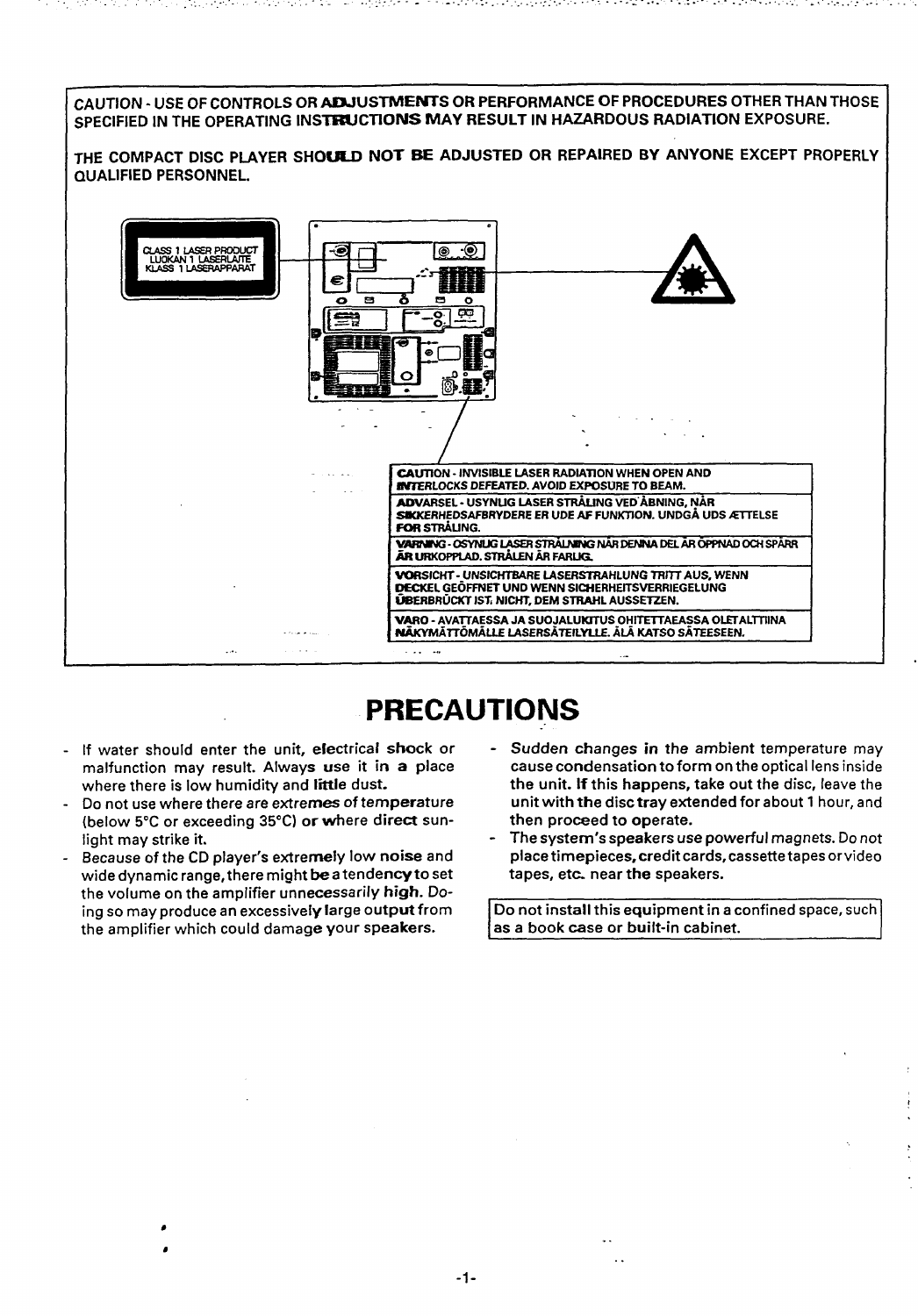# **CONNECTIONS**

hidud alia luku 1919 alia 1919 daga ke maka 1990 berbara yang disebut ke kara bara yang sesela dalam dan sela



### **Note**

**Do not connect the mains Ieadtoan AC outlet. until all connections have been made. . . .. . —- .. . . .**

**The system is not disconnected from the mains unless the mains lead is unplugged from the AC outlet.**

#### **Speakers**

**To achieve proper stereo reproduction, identical connections must be made at the speakers and this unit. Connect the speaker wire plug to the** SPEAKERS socket of the unit.

## **FM aerials**

**The FM indoor aerial is sufficient to receive most local** FM broadcasts and should be connected to the EXT. ANT. **terminal. Extend the aerial wire as straight as possible and, while listening to the sound from the system, secure it in a position which yields minimal distortion and noise.**

**In fringe areas or where reception is distorted or noisy,** an FM outdoor **aerial (not supplied) should be connected instead of the indoor aerial. The terminals will accept 75-ohm coaxial cable. Consult your dealer.**

## **AM loop aerial**

**Assemble the loop aerial as shown in** figure.



**Unwind the aerial wires, then connect them to the AM LOOPANT. terrnjnals. Place the loop aerial in a position which yields the bgst AM reception, or attach it to a wall or other surface as shown in figure.**



#### **Note:**

**To minimize noise, the speaker, mains and any other leads should not come close to the FM** indoor or outdoor aerial lead and **AM loop aerial. Do not place the aerial leads close to the system or TV.**

#### **Video equipment**

**Connect leads (not supplied) from the audio output sockets of the video equipment** to the VIDEO IN sockets.

#### **Headphones (:**

**Connect stereo headphones (not** supplied) to the ! PHONES **socket for monitoring or for private listening. ' The speakers are automatically disconnected when , headphones are connected.**

**-2-**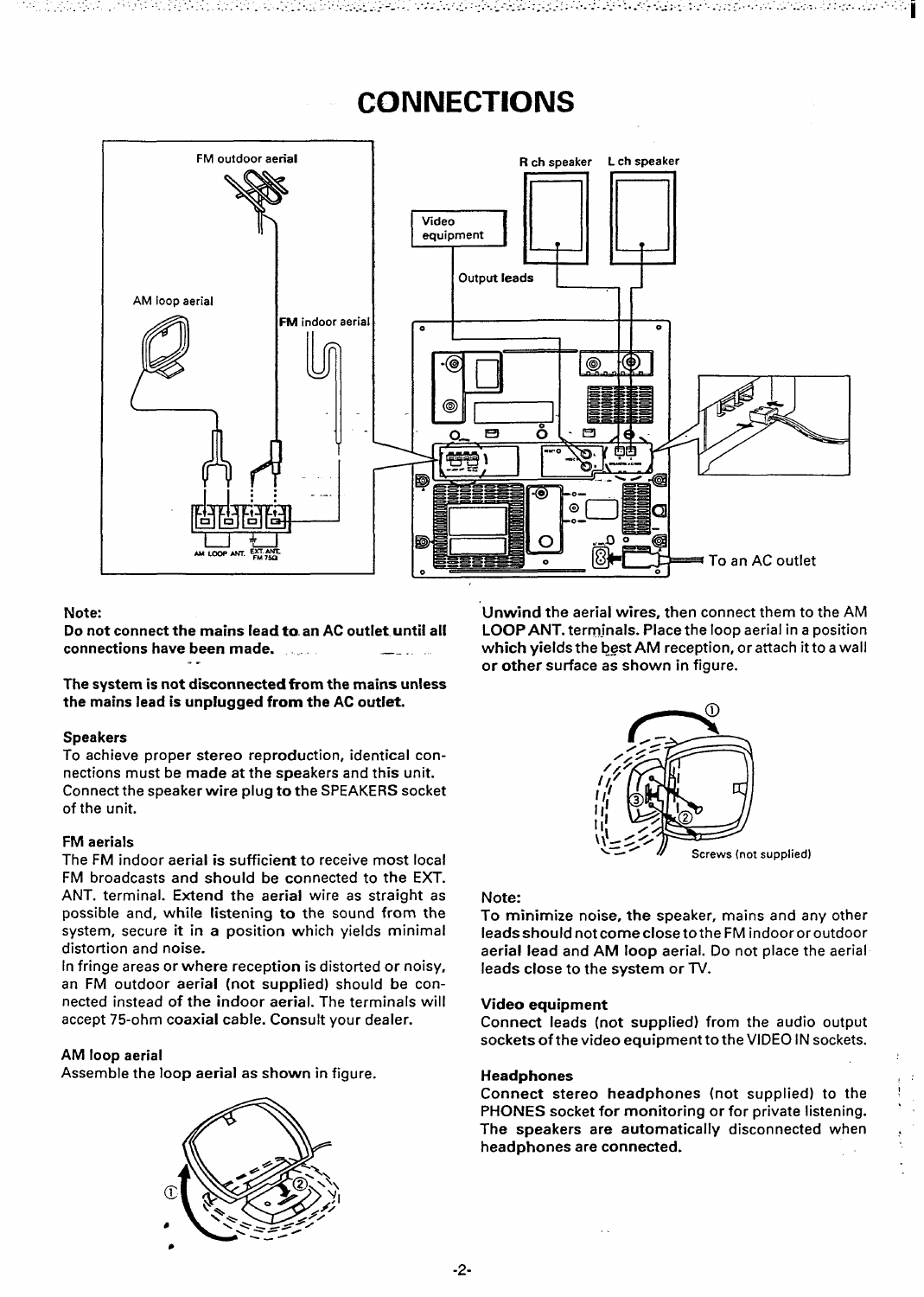# **CONTROLS**

# **Tuner section**



..

in and

- 
- 1. Power button (POWER) 6.<br>
2. Standby indicator (STANDBY) 7. 2. Standby indicator (STANDBY) 7.<br>
Remote sensor (IR) 7.
- 3. Remote sensor  $\langle \mathsf{IR} \rangle$  8.<br>
1. Display 8.<br>
9.
- **4. Display 9.**
- **5. FM mode button** (MODEI
- **Bard select** button (BAND)
- Preset tuning buttons (PRESET)

-+ ... ..

- **Tuner and CD memory button (MEMORY)**
- **Tuning and CD track buttons (TUNING/CD TRACK)**





- 10. Disc tray
- 11. Repeat play button (REPEAT) 16. Function switch (FUNCTION
- 12. Disc tray open/close **button (OPEN/CLOSE) 17. Bass expander control (BASSXPANDER)**

J.

- 
- **14. Stop button (STOP) (DUBBING/BEAT CANCEL)**
- **15. Play/Pause button (PLAY/PAUSE)**
- 
- 

 $\bar{z}$ 

Ţ

- **13. Volume buttons (VOLUME) 18. Dubbing speed/Beat cancel button**
	- **19. Headphones socket (PHONES**  $\Omega$ **)**

. . .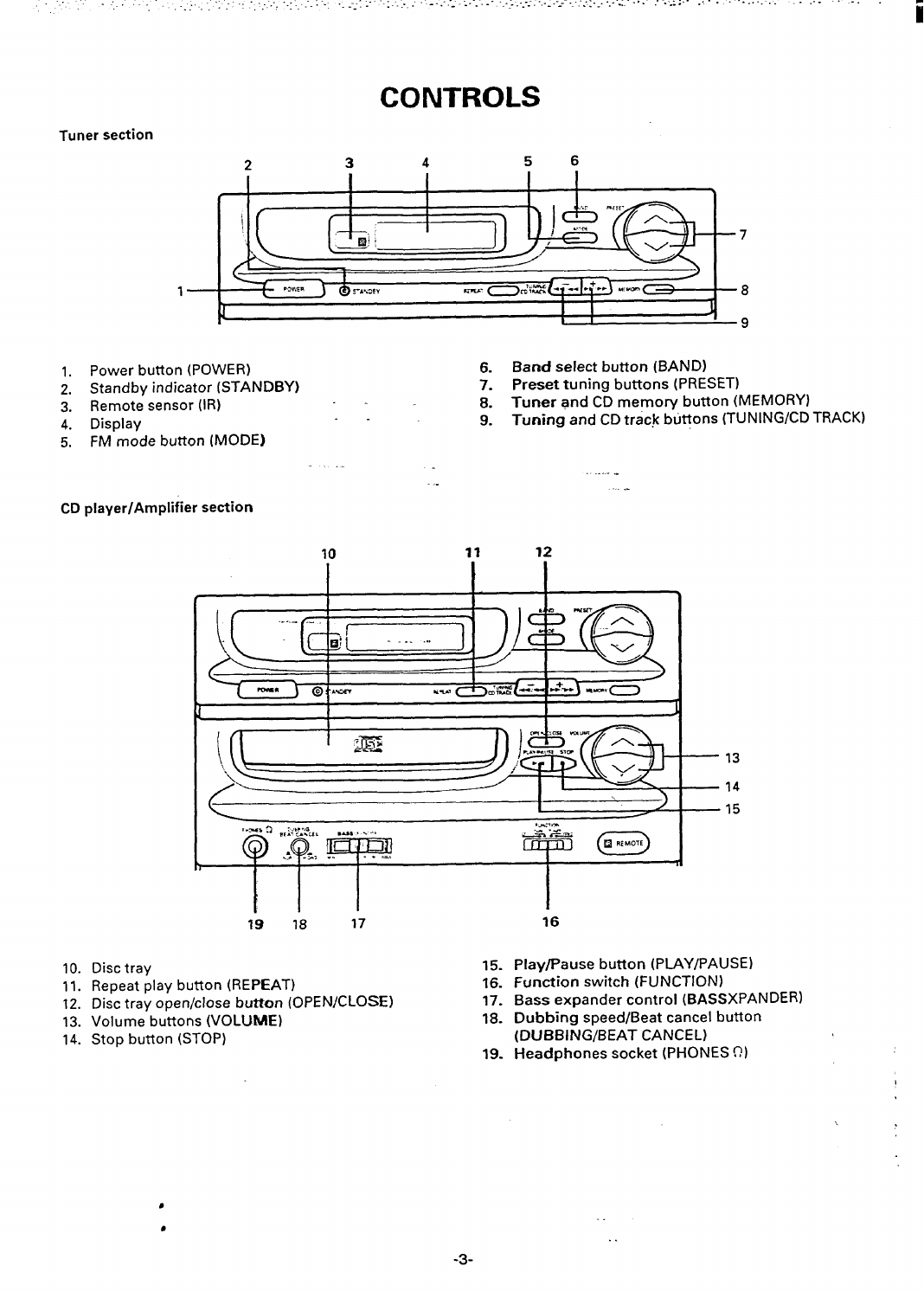# **Cassette deck section**



#### DECK B

- 20. **Cassette holder 27.**
- 21. **Record button (O** REC) 28.
- 22. **Play button (D PLAY) 29.**
- 23. **Rewind button (++** REW) 30.
- 24. **Fast forward button (>> FFWD) 31.**
- 25. Stop/Eject button (■ STOP/▲ EJECT)
- 26. **Pause button (II PAUSE)**

### DECK A

- **Play button (D PLAY)**
- **Rewind button (++ REW)**
- **Fast forward button (E> FFWD)**

**. ..**

- **Stop/Eject button (E STOP/A EJECT)**
- $\frac{1}{2}$

# **REMOTE CONTROL**

#### **Controls**



- **1. Power button (POWER) 2. Tuner controis** TUNER/BAND: Band select but-
- ton PRESET: Preset tuning button Number **buttons: 1-9,0**
- **3.** MEMORY **Tuner and CD memory button**
- **4.** CD **player controls** REPEAT **Repeat play button** ➤/11 : **Play/Pause button H : Stop button**
	- **l++** ➤**H : Ski@earch buttons**
- **RANDOM: Random play button**
- **5. Volume buttons {–VOLUME+)**

**Number buttons (l-9,** o) **These buttons are used to select preset radio stations.** Press the TUNER/BAND button, the**n t**wo number but tons to **select preset radio stations. Example: To select No. 3, press O, then 3.**

**To select No. 10, press** 1,**then O.**

 $\overline{2}$ 

### **Inserting batteries**





Tw**o AA/R6/SUM-3** batteri **(not supp&ed)**

### NOTE:

Always **remove batteries if the remote control is not to be used for a month or more.** Batteries left in the **unit may leak-and cause damage,**

المستوفيات والمستحيلات والمستقيل والمسترين والمستوفي والمستحيل والمستقيل والمستحيل والمستحيل والمتعادل والمستور

## **Remote control range**



### $O$ **peration**

**By using the remote control, you can operate the system , in the same way as with the controls on the main unit. ~**

. .

I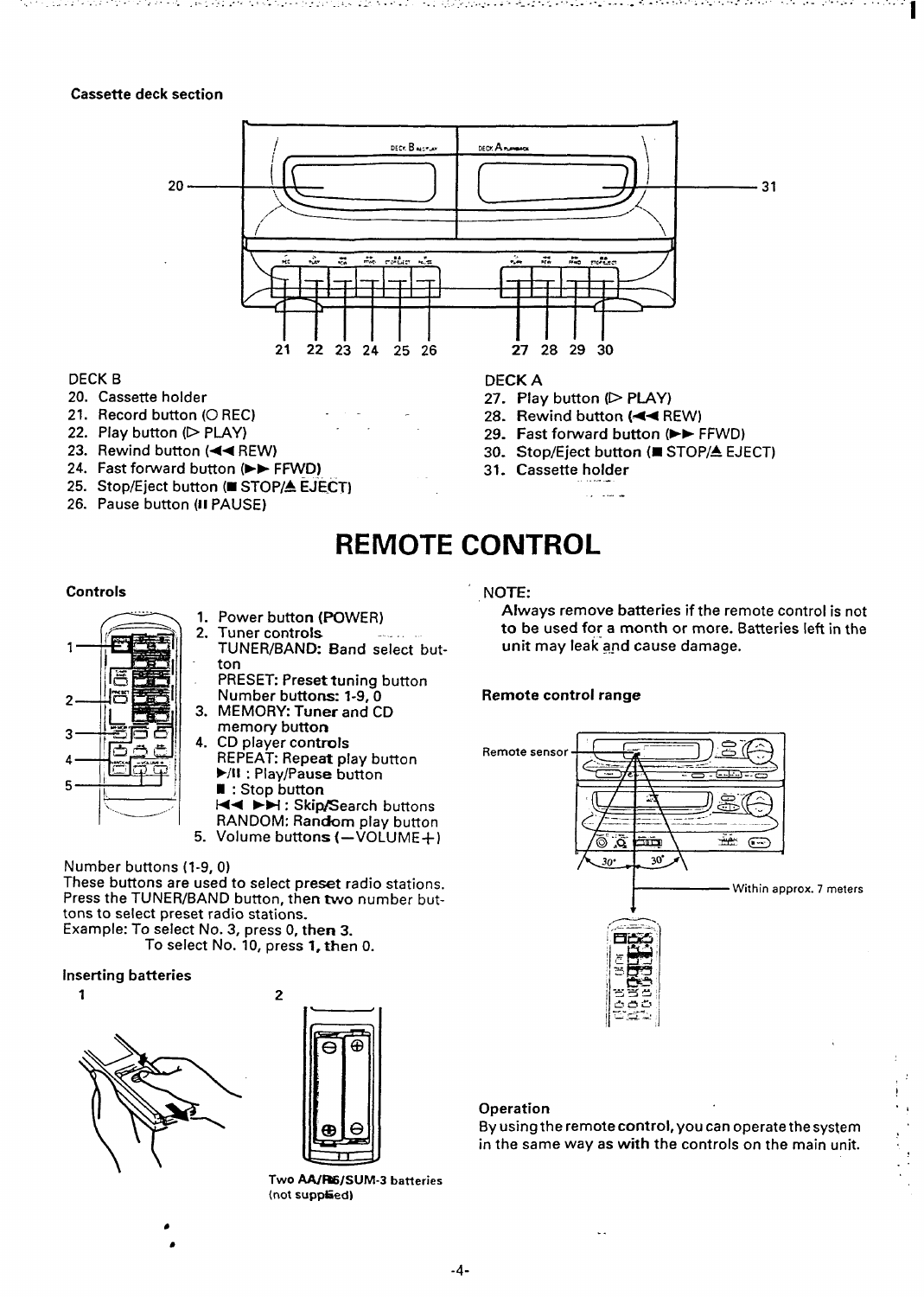# **BEFORE** OPERATION

**Press** the POWER button. **The STANDBY indicator goes Set the FUNCTION switch to the desired position. out, then the function mode appears and display lights. - When the function selector is moved from** "CD" to To **turn off** the **power, press the POWER button again. another position, CD play stops automatically. The STANDBY indicator lights.**

When the mains lead is connected to the AC outlet, **Adjusting the volume**<br>the STANDRY indicator lights and the unit will re-<br>**Press the "A"** or "V" VOLUME button or press the "+" the STANDBY indicator lights and the unit will re-<br>spond to commands from the remote control.  $\sigma'' \rightarrow \sigma''$  VOLUME button on the remote control.  $s$  **spond** to commands from the remote control.

**Turning the power on and off Selecting the function**

### **Bass expander system**

**Adjust the BASSXPANDER control to enhance the bass** sound.



# **CD PLAY**

Only **compact discs bearing the symbol below can be played. In addition to conventional 12 cm CDs, this system can be used to play8 cm CDs without an adapter.**



- 1. **Set** the FUNCTION switch to CD. **'nO dlSC"** appears on the display.
- **2.** Press the OPEN/CLOSE button- **The disc tray slides out and** "OPEn" appears on the display.
- **3.** Place the disc with the label fac**ing** up on the disc tr





**For12cm CD For 8 cm CD**

**4. Press the** OPEN/CLOSE button again to close the disc tray.

**The total number of tracks and total play time are displayed.**

**5. Press the PLAY/PAUSE button.**



**%- appears, and play starts from the first track. The track number and elapsed play time for the current track are displayed.**

- **If you press** the PLAY/PAUSE button **while the tray is still open, it will close, and play will begin automatically.**
- To **start play from the desired track, select the track by using** the CD TRACK buttons, then **press** the **PLAYIPAUSE button.**
- **6. Press the STOP button to end disc play.**

. .

**The total number of tracks and total play time are displayed.**

**When the Iasttrack has been played, the player stops ; automatically.**

**. When the OPEN/CLOSE button is pressed during ' play, play will stop and the disc tray will slide'out. :**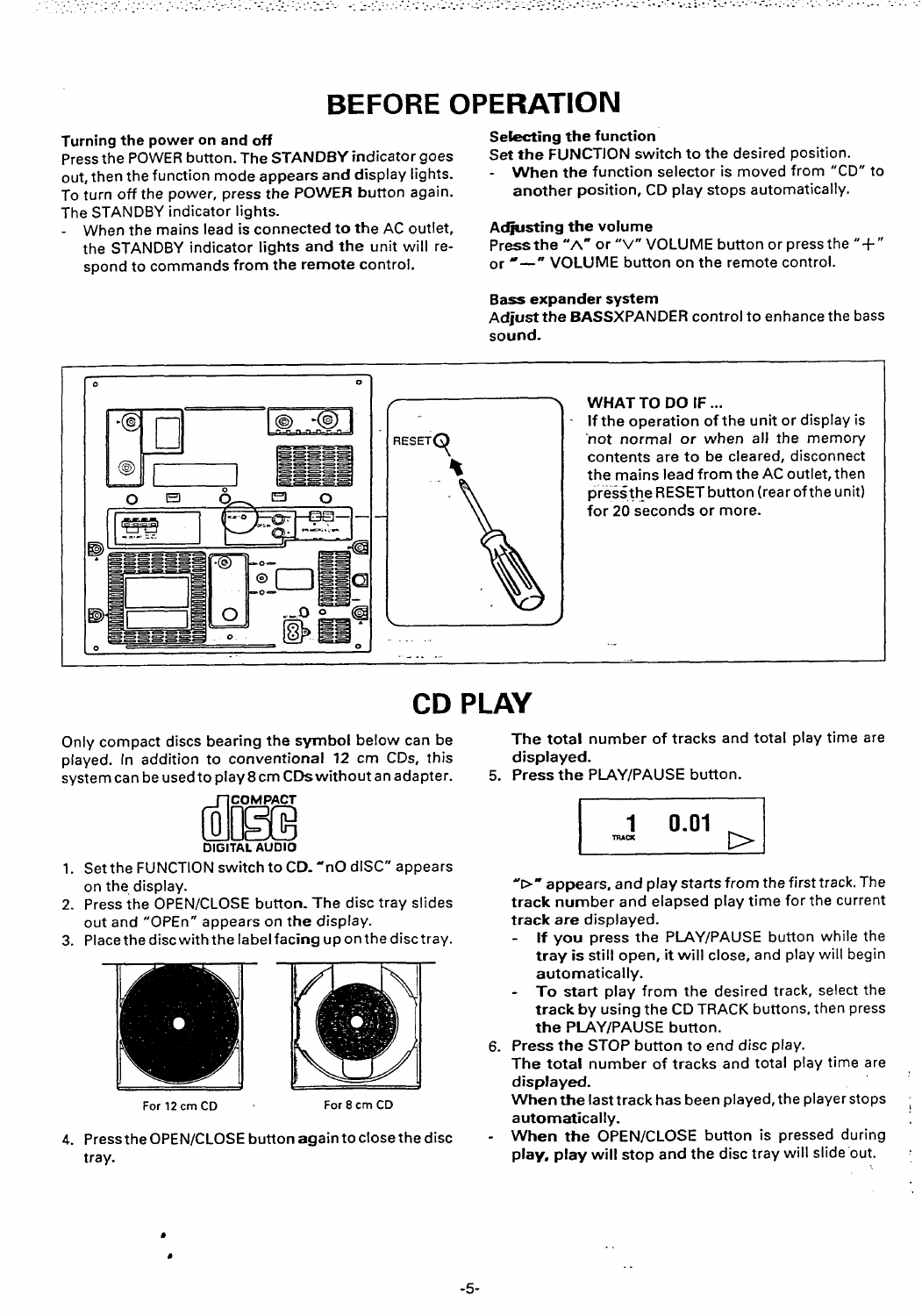# **Notes** on handling compact discs

- **Fingerprints and dust should be carefully wiped off the signal surface of the** disc (glossy **side) with a soft cloth. Wipe in a straight motion from the centre to the outside of the disc.**
- **- Never use chemicals such as record cleaning sprays, antistatic sprays or fluids, benzine orthinnerto clean compact** discs. These chemicals will permanently damage the plastic surface of the **disc.**
- **Always place the compact disc in the disc tray with the Iabelfacing upward. Compact discs can be played on only one side.**
- **-** To **remove a disc from its storage case, press down on the centre of the case and Iiftthe disc out, holding it carefully by the edges.**
- **Discs should be returned to their cases after use to protect them from dust and scratches.**
- **To prevent warping the** disc, do not expose it to direct sunlight, high humidity or **high temperatures for extended periods of time. - - -**
- Do **not apply paper or write anything on the disc surface. Sharp writing instruments, or the inks** used in **some felt-tip pens, may damage the surfaces of . . . the disc.**

#### **Temporarily stopping play**

**Press the PLAY/PAUSE button.** "D" **blinks on the display. To resume play, press the button again.**

#### **Skip play**

**To skip to track 6** while track 3 is playing, **press the F~/ -F1 CD TRACK button repeatedly until "6" appears in** the **TRACK** section on the display.

**To skip back to track 3 while track 6 is playing, press the I++/++ CD TRACK button repeatedly until "3" appears.**

#### **Search (forward/reverse)**

If the **IEE**/ENCD TRACK button is pressed and held during play, the player will search at high **speed in the forward or reverse direction. When the button is released, normal play will continue.**

#### **Random play**

**Press the RANDOM button on the remote control to begin random play.** The player will automatically select and play tracks on the disc at random. "RANDOM" appears on the display.

If the RANDOM button is pressed during random play, the player **will select the next random track.**

#### **Repeat play**

**Press the REPEAT button during** play. The player will play all tracks or all programmed tracks repeatedly. If RANDOM Play is selected, all tracks will be repeated at random. "REPEAT" appears on the display. To cancel repeat play, press the **REPEAT button again. "REPEAT" disappears.**

### PROGRANINIED **PLAY**

Up to 24 selections on a disc can be programmed for play **in any order.**

- **- The tracks must be programmed in the stop mode.**
- **- Thesametrackcan be programmed more than once.**

### **Example:**

- **TO programme tracks 5,2,6 and 10**
- **1. Press the MEMORY button.**



**2. Select track 5 by pressing the E>/>H CD TRACK** button 4 times.

> $\begin{bmatrix} 1 & 1 & 1 \\ 1 & 1 & 1 \end{bmatrix}$  $\frac{1}{\frac{1}{\frac{1}{\cos \theta}} \cdot \frac{5}{\cos \theta}}$  Pr. 1 **I J**

- **3. %ss the MEMORY button. "PROG."** remains lit.
- 4. Select track 2 by pressing the  $\blacktriangleleft \blacktriangleleft \blacktriangleleft \triangleleft \triangleleft \triangleleft \mathsf{C}\mathsf{D}$  TRACK button 3 times.



- **5. Press the MEMORY button. "PROG." remains lit.**
- **6. F%ogramme the remaining tracks in the same way.**
- **7. Ress the PLAY/PAUSE button to start play.**



**-en all programmed selections have played, the player** stops automatically.

The programme contents are retained in memory.

- **~ maximum number of selections that can be programmed** is 24. If you try to enter more selec*ttins,* **the programme details for the first selected track appear on the display.**
- **The programme is cleared in the following cases: When the STOP button is pressed in the stop nx**ode.
	- **When the OPEN/CLOSE button is pressed.**

## Checking the programme

EacFs **time the MEMORY button is pressed in** the stop **mod= the programmed details sequentially appear on** the **desplay**.

#### Changing a programme

To add a new **selection to a programme:**

- **1. Irxthe stop mode, press** the MEMORY button repeatedly until " $-$ " is displayed.
- 2. Select a track number.
- **3. Press the MEMORY button.**

To daamge **a selection:**

- **1. lm~e stop mode, press** the MEMORY button repeatedly until the selection to be replaced is displayed.
- 2. Select a track number.
- 3. Press the MEMORY button.

# **NOTE**

**Programmed selections cannot be erased individually.**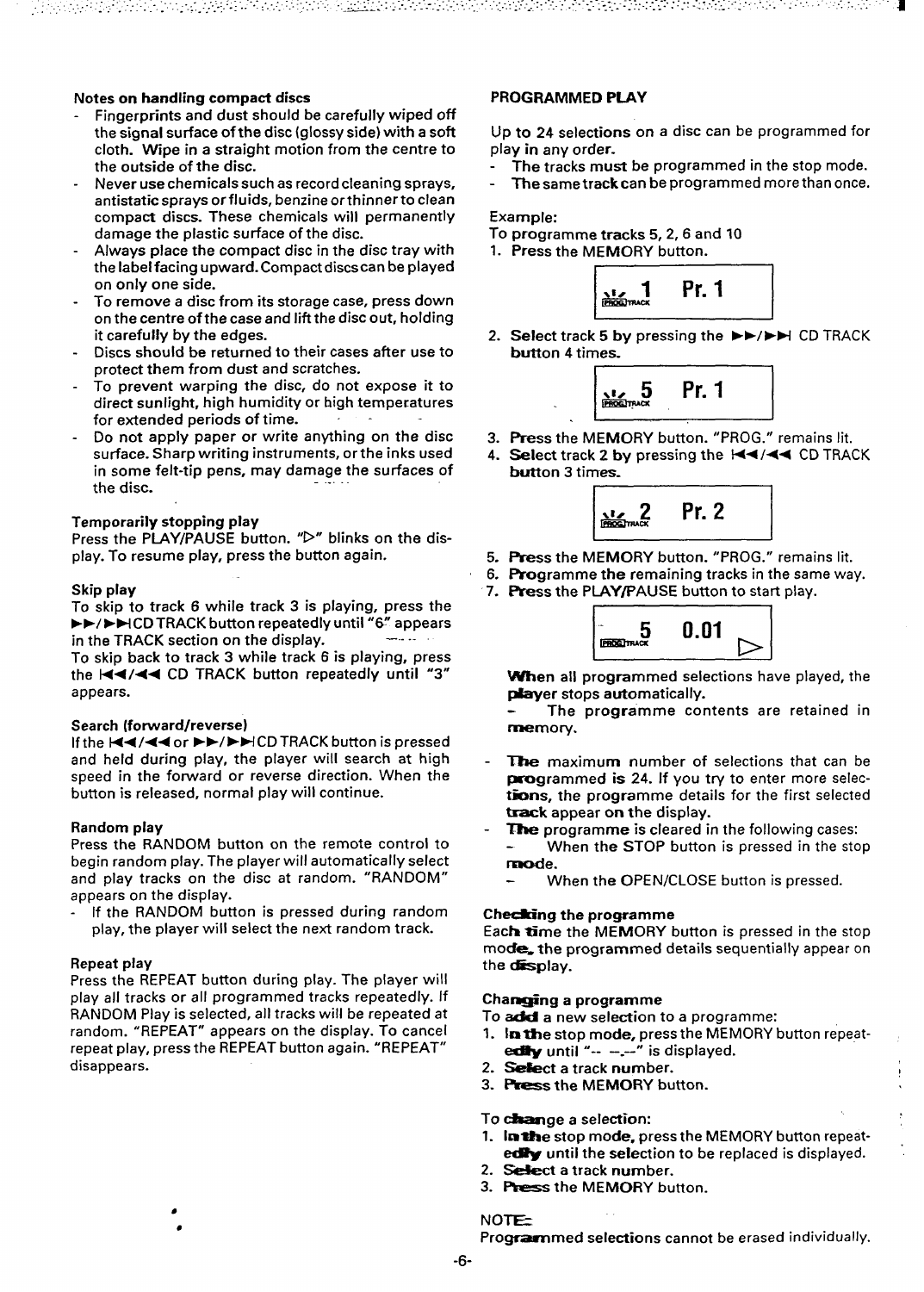# LISTENING **TO** TAPES

DECKA **is for playback onty;** DECK B is for both playback and recording.

Do not turn the unit off while the tape is running. Otherwise, the pinch roller **may** be **damaged.**

- 1. **Set** the FUNCTION switch to TAPE. **"TA'\* appears on the display.**
- **2. Press the STOP/ 4** EJECT **button to open the cassette holder.**
- **3.** Load the cassette(s).



**After loading the cassette(s), push the cassette holder back into position.**

- **4. Press theDPLAYbutton (DECKAor DECKB)to begin playback.**
- **5. Press the = STOP/A** EJECT **button to stop playback at any time. Press it again to remove the cassette. When the end of the tape has been reached, automatic stop will be activated... -. . . . .. .**

**Note:**

**- Endless tapes cannot be used.**

20 ACT ABACTES 그 경우 중요 일어나 2008 PD 100 PD 100 PD 100 PD 100

**-** Do not **use C-120 tapes. They may jam in the mecha**nism.

## Pause (DECK B)

**Press tie II PAUSE button to temporarily stop playback or recording. Press it again to resume operation.**

## **Fast forward and rewind**

**Press tie >> FFWD or 44 REW button.**

**Whert the tape has been wound to the end, the deck automatically stops.**

### Notes:

**While playing or recording, do not press the** ➤**> F FWD or ++ REW button of the other deck, or the sound**  $quality$  may deteriorate.

### **Continuous pla~back (From DECK A to DECK B)**

- $1.$  **Press the**  $\triangleright$  **PLAY** button of DECK A. Deck A playbac will begin.
- **2. Press the II PAUSE button of DECK B.**

**.**

- **3. Press theDPLAYbutton of DECK B. Deck B enters the pause mode. When the tape automatically stops on** DECK A, DECK **B playback will begin.**
- **When the end of the tape has been reached on DECK B, automatic stop will be activated.**

# LISTENING **TO** THE RADIO

**-r**

## **Manual tuning**

- 1. **Set** the FUNCTION switch to TUNER.
- 2. **Press the BAND button to select FM or** AM.
- **3. Press the "+" or "-" TUNING button continuously until you are close to the desired frequency, then** press it briefly until the desired frequency is **displayed. Each time the button is pressed, the frequency changes in 0.05 MHz steps for FM and 9** kHz steps **for AM.**

## **To preset stations**

This unit is capable of memorizing 16stations in **FM and AM, for a total of 32 stations.**

- **1. Tune in the station to be preset as described in "Manual tuning".**
- **2. Press the MEMORY button. "PROG." blinks.**



**3.** Press two number buttons **(for example: 09, 10, etc.) on the remote control to preset the station. "PROG."** disappears.

- **- En this example, "FM 103.1 MHz" station is preset** on **number 9.**
- **- When using the PRESET buttons on the front paneI, pressthe A orV button to select the desired number, then press the MEMORY button.**



## NOTE:

**If** the **next step is not taken within 10** seconds while **performing steps 2-3,** "PROG." disappears and the preset operation is cancelled. **Press the MEMORY button** to continue.

- **4. Repeat the steps above to add more preset stations.**
- when **presetting a new station, the previously preset statkm on the same channel is cleared. >**
- **The preset stations will be retained in the memory '** even **if the unit is turned off. If** the **memory contents are lost due to a power failure ~ or** alher condition, **preset the stations again.**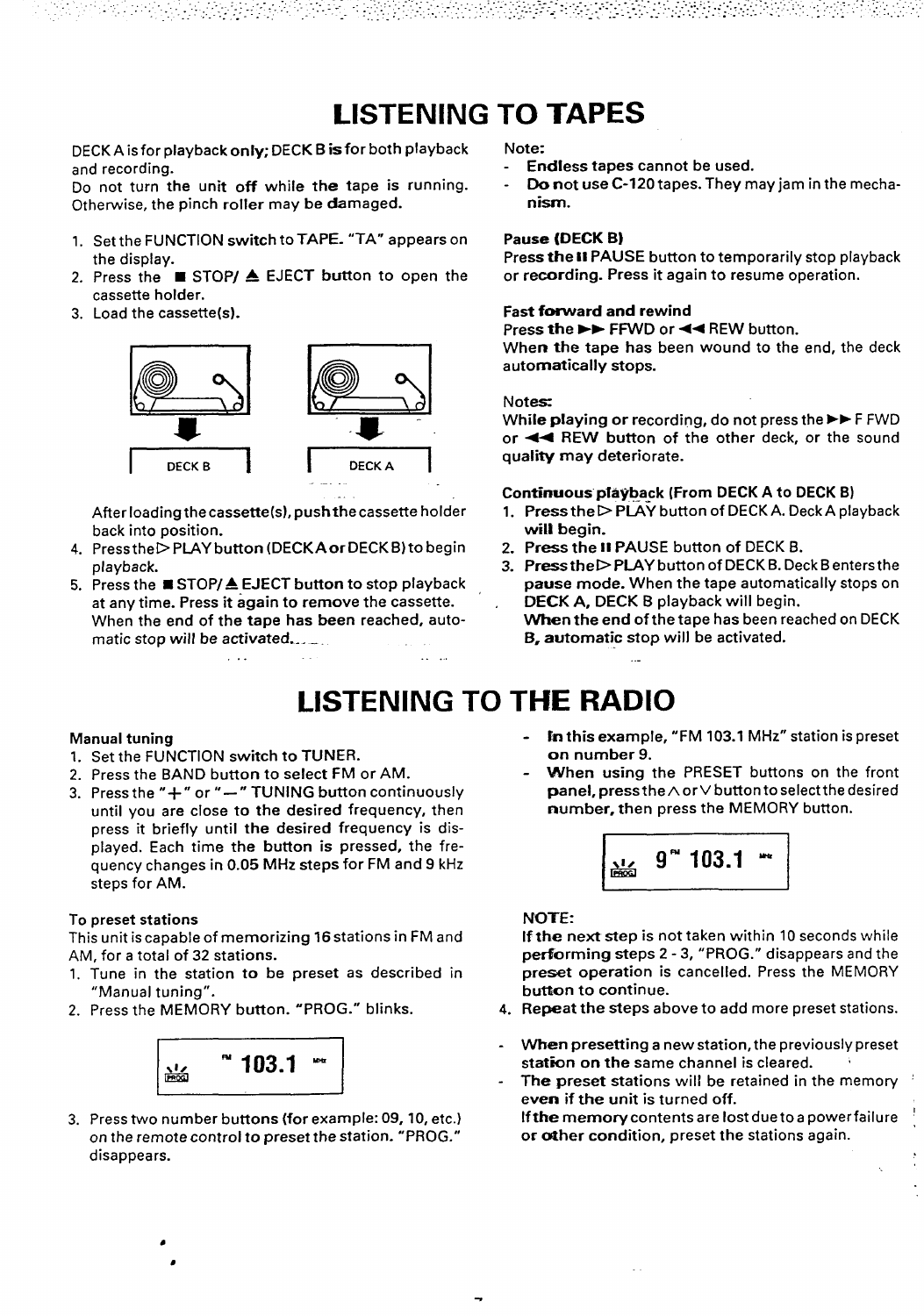- **1.** Set tie FUNCTION switch to TUNER.
- **2.** Press the BAND button to select **FM or** AM.
- **3. Press two number buttons on the remote control or** the A **orV** PRESET button on the front pane! to select the desired number.
- . To receive an **FM stereo broadcast, make sure that "MONO" is not displayed. If "MONO" appears, press the MODE button toturnthe "MONO" indication off. "STEREO" appears when an FM stereo broadcast is received.**
- **Listening to preset stations If tbe sianal from art FM stereo station is weak and reception is poor, press the MODE** button to change to monaural reception. ("STEREO" is replaced by 'MONO" in the display.)

# Changing the AM reception frequencies

[t is not necessa~ **to perform this procedure in the Australia and New Zealand.**

- **1. Select the AM band.**
- **2. Turn the power off.**
- **3. While pressing the BAND button, press** the POWER button.

**1522 -1710 kHz(9kHzsteps) —520-1710kHz(10 kHzsteps) I**

# LISTENING TO VIDEO SOURCE .-.

1. **Make sure that the video equipment is connected to 2. the VIDEO IN sockets.**

> المستعملين and a control

- Set **the 4WNCTION switch to ViDEO. "Ud"** appears on the display.
- Follow the instructions supplied with the video equipment. ........-

# **BEFORE RECORDING** AND DUBBING

**Recording copyright material without permission of Use DECK <sup>B</sup> for recording. the** copyright **owners is usually an infringement. If you wish tore-record copyright material, permission from the copyright** owner is **necessary. SANYO does** not **approve** of, and cannot be **held responsible** for, **any unlawful use of this machine. ..**

# **Accidental erasure prevention tabs (for protecting t B" valuable recordings)** Side B and Side B and Side B and Side B

Accidental erasure can be prevented by breaking outthe tabs on the end of the cassette tape **(where the tape is Break out tab <sup>A</sup> for side A. not exposed) using** a screwdriver or similar implement. **If a tab is broken out in error and you wish to re-record the tape, simply block the tab hole using adhesive tape and the tape can be used** for recording again.



# **RECORDING COMPACT DISCS**

## **Synchronous recording 4.**

**This recording system starts disc play and cassette recording at the same time.**

### **Preparation**

**Press the DECK B** ■ **STOP/4 EJECT button, and insert a Recording programmed tracks** cassette into cassette compartment. 1. Programme the materials in advance (as described

- 1. Set the FUNCTION switch to CD. **First** programmed track.
- 2. Load **<sup>a</sup> disc into the CD player. \**
- **3. Press the O** REC **button. Recording will start at the begining of track number 1.**

**Press the** ■ **STOP/A EJECT** button to stop recording. When the **end of the tape is reached, the disc play and tape recording will automatically stop at the same time.**

- under "PROGRAMMED PLAY").
- Recording from track No. 1 2. **Press the OREC** button. Recording will start from the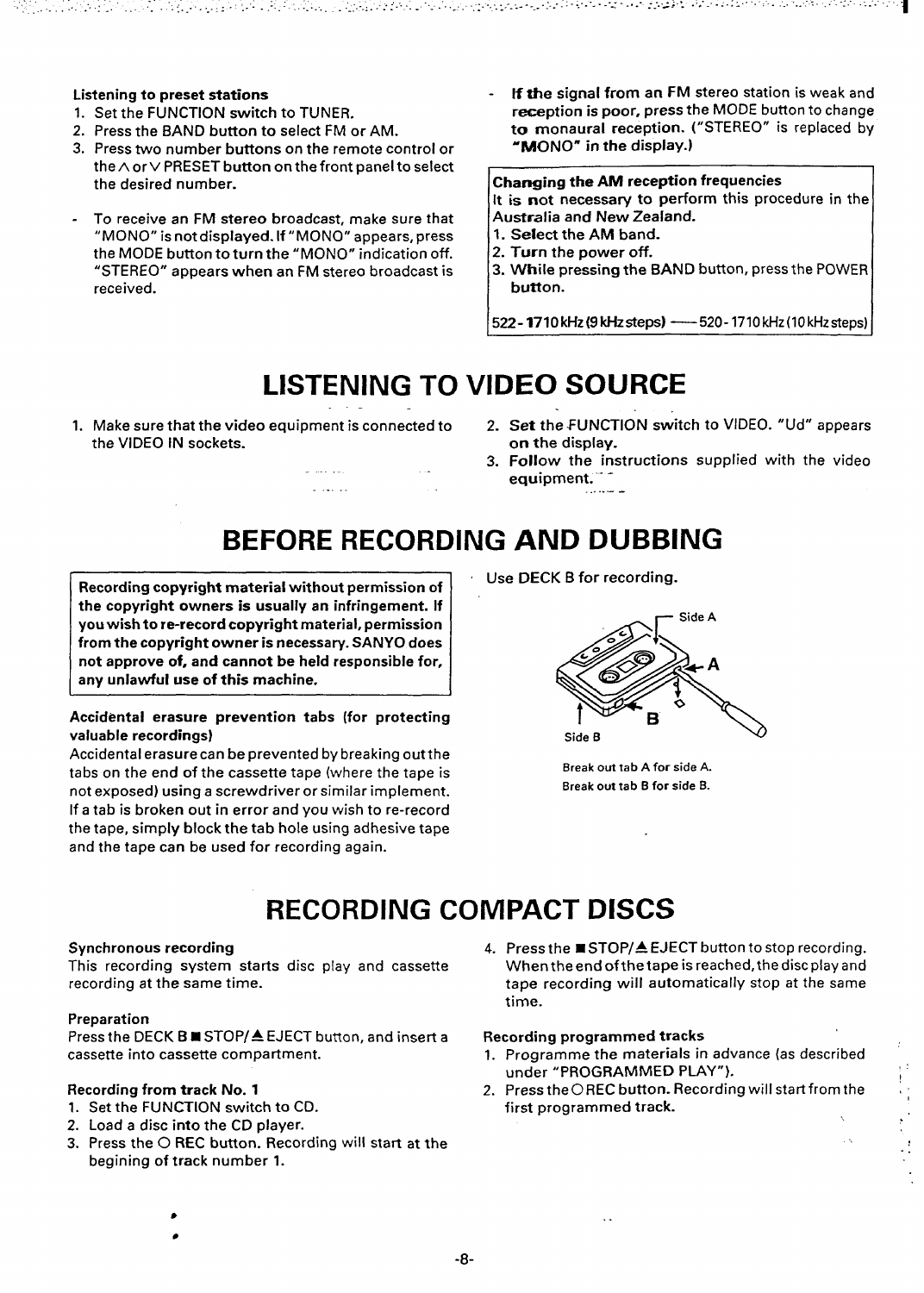# **RECORDING** FROM THE TUNER OR VIDEO INPUT

- 1. Tune in the radio station to be recorded, or play a video source.
- **2. Load the cassette for recording.**
- **3. Press** the O REC button to start recording.
- 4. Press the **STOP/A** EJECT **button to stop recording. When the** end of the tape has been reached, automatic stop will be **activated.**

## When beat interference is heard

A high-pitched **noise called "beat" is sometimes heard during the recording of radio broadcasts.**

**In cases like this, set** the DUBBING/BEAT CANCEL button to the position that reduces the **level of the beat noise-**

# TAPE DUBBING **(DECtC A to DECK B)**

- **1. Load the playback cassette into DECKA and a blank cassette into DECK B.**
- **2. Set the FUNCTION switch to TAPE.**
- **3. Set the cassette in DECK Atothe point** where record**ing will begin.**
- **4. Select the dubbing** speed with the-DUBBING/BEAT CANCEL button. .-

NOR:

**For dubbing while monitoring at normal** speed. **HIGH:**

**For dubbing the tape at high speed (twice normal speed).**

- **5.** Press **the 11**PAUSE button of DECK B.
- 6. Press **the O REC button of DECK B.**
- 7. Press the  $\triangleright$  PLAY button of DECK A to start dubbing.
- 8. To stop dubbing, **press both N STOP/ A EJECT** buttons,

# Automatic **stop during dubbing**

**If** DECK B **stops automatically,** DECK A continues playback **mode at normal speed.**

**!f** DECK A **stops automatically,** DECK B erases the tape **to the end.**

**-** Do **not change the dubbing speed during the dub**bing **operation.**

# **MAINTENANCE**

... .,

#### **Cleaning the cabinet**

Use **a clean soft cloth moistened with plain lukewarm water and wrung dry. Never use benzol, benzene or other strong chemical cleaners since these could damage the finish of your unit. It is important that no liquid reaches the inside of the unit.**

### **Cleaning the cassette section**

**For continued high performance from the cassette section, periodically clean the heads, pinch rollers and capstans whenever an accumulation of dust** and red**brown oxide particles is** noticed.

To do this, press both ■ STOP/ ▲ EJECT buttons. Remove any cassettes still in the cassette compartments. Carefully rub each head (4, 5, 8), pinch rollers (3,7) and capstans (2, 6) with a cotton swab (1) moistened with Isopropyl alcohol or special head-cleaning fluid.



I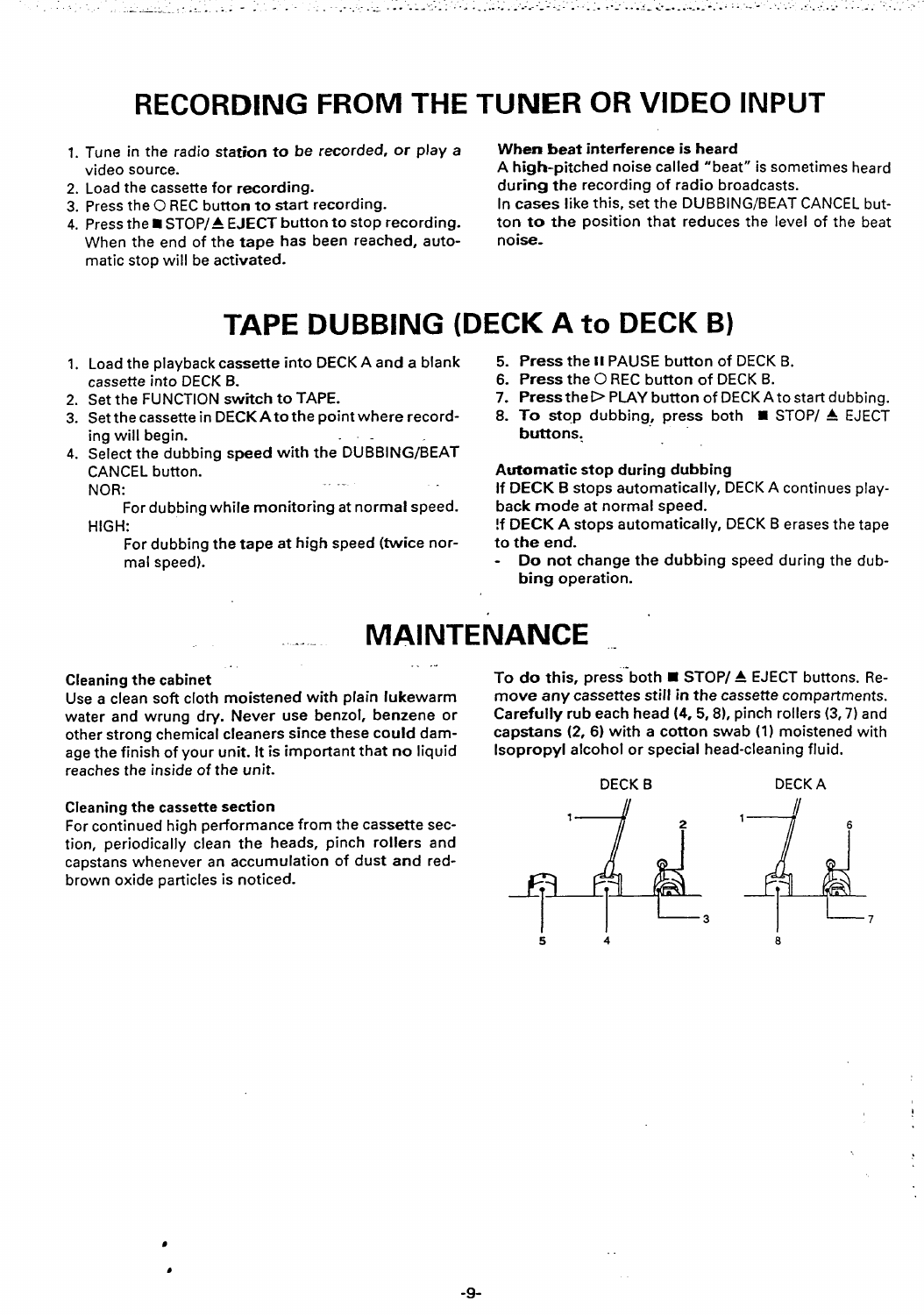# **SPECIFICATkONS**

**Tuner section Reception frequency:** FM :87.5-108 MHz **AM :522-1710 kHz CD player section Channels: 2-channel stereo Sampling frequency: 44.1 kHz Pick-up: Optical 3-beam semiconductor laser Laser output: 0.6 mW (Continuous wave max.) Wave length: 790 nm Frequency response: 20 Hz to 20 kHz Wow/flutter: .- Below measurable limits " Cassette deck section**

医腹膜炎 医无线性 医单位性 医鼻

#### **Track system: 4-track, 2-channel stereo Frequency response: 80 Hz to 13.5 kHz Signal-to-noise ratio:** and a company .. . .. .,, **50 dB** —.. **Wow/flutter: 0.15% (WRMS) Fast forward/rewind time: Approx. 120 sec. (C-60)**

**Amplifier section Output powec 5 W x 2 (at 4 ohms, 10% distortion) Basas expander: + 8dB (I OOHZ) Inpw@: VIDEO: 300mV/50k** ohms Outgouts: SPEAKERS: 4 ohms PHONES: 8-32 ohms Pouwer **requirements: AC 230-240 V, 50 Hz Power consumption: 38 W**  $\sim$ Dimensions: 27Q(W) x 283(H) x 211(D) **mm** We5@ht: 3.7 kg .... . . Speaker systems Type: 2 **way bass reflex** Unit used: Woofer: 12 cm cone type Tweeter: 2 cm piezoelectric Maximum power-handling capacity: 10 W (peak) **Nosninal impedance: 4** ohms Dimensions: 180(W) x 285(H) x 211(D) **mm** Weight:

**1.4 kg (per speaker)**

**Specifications subject to change without notice.**

,.

 $\frac{1}{2}$